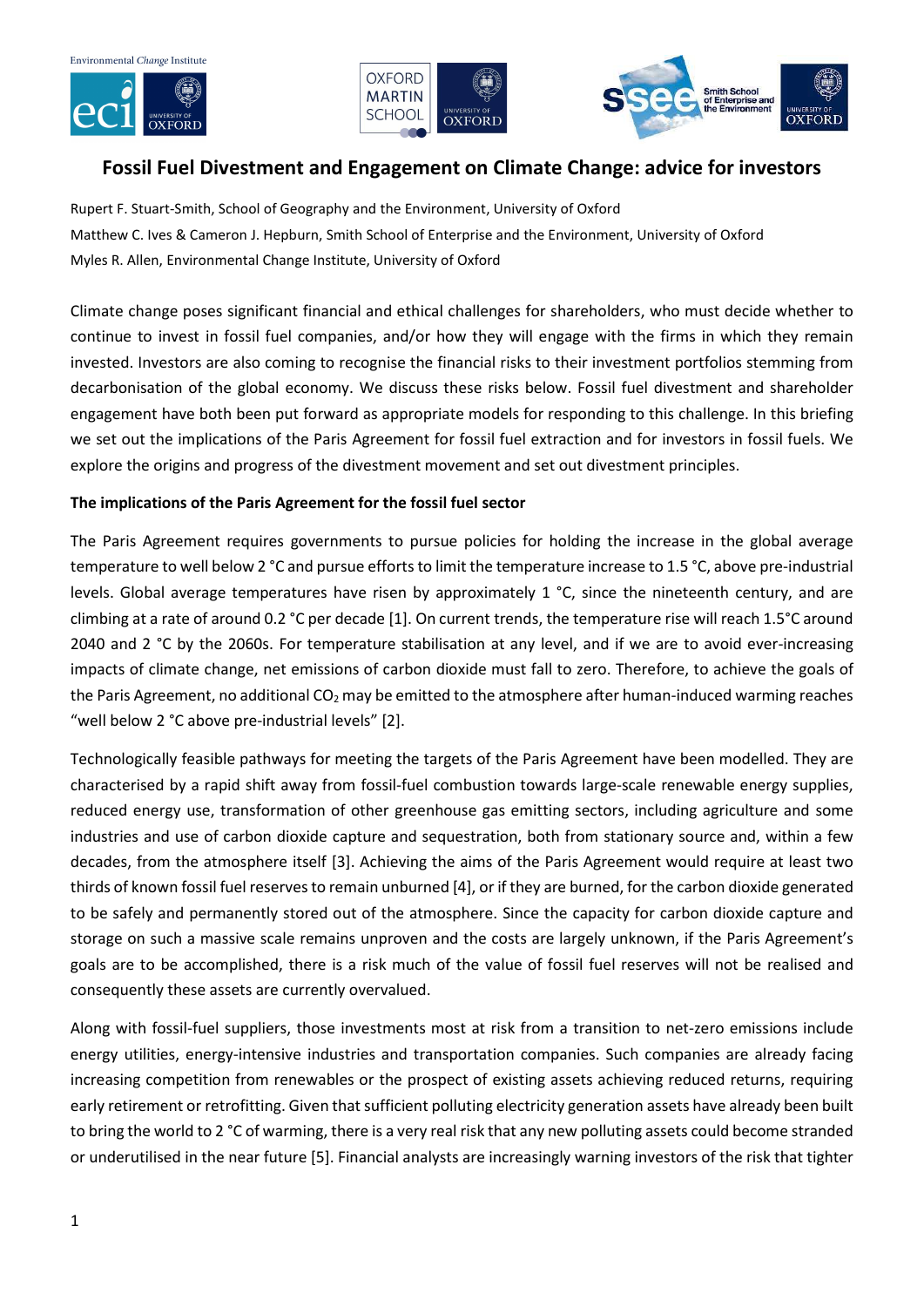regulations on emissions and falling demand for fossil fuels could make such assets substantially less valuable, or 'stranded' [6, 7].

### The divestment movement

Fossil fuel divestment campaigns typically seek to eliminate institutions' investments in the 200 largest coal, oil and gas companies [8]. This action condemns the practices of targeted firms, seeks to align shareholders' investments with their values and stigmatises this industry, undermining firms' social license to operate [9]. The classification of certain business models as illegitimate and unethical may pave the way for the strengthening of legislation by governments.

A key question to ask around divestment is what should investors divest from? Divestment strategies that have so far been adopted by various organisations include partial divestment (such as coal or tar sands only); full divestment from all fossil fuel companies (usually only the Carbon Underground 200 companies); and strategies that are based on an evaluation of the fossil fuel use in the entire value chain of a company's revenue generation (such as that pursued by the City of Copenhagen). Others, such as the Bill & Melinda Gates Foundation, have substantially reduced their investments in fossil fuel companies without making divestment pledges, or have threatened divestment as part of their engagement with these firms [10].

The adoption of the Paris Climate Agreement in December 2015 affirmed nations' commitments to climate change mitigation and bolstered the economic arguments underpinning divestment. The 15 months following the Agreement saw a doubling of the value of investments pledging divestment [10]. To date the value of assets represented by institutions and individuals committed to full or partial divestment from fossil fuel companies has reached \$6.15 trillion. This includes 889 institutions and 58,399 individuals across 76 countries [10, 11]. Divestment has now become common practice in faith organisations, which represent 30% of divestment commitments and includes the World Council of Churches. A further 18% of divestment commitments are from philanthropic foundations, 17% from governments, 16% from educational institutions and 10% from pension funds [11].

Despite this momentum it must be recognised that divestment also involves a near-term financial risk in reduced portfolio diversity, and insufficient climate change mitigation efforts could mean those that do not divest will achieve higher returns in the short run. Furthermore, despite the large value of investments belonging to the institutions that have made a divestment pledge, the performance, risk, and return for fossil fuel companies have not necessarily been negatively affected by the divestment movement [12].

Institutional investors pursuing a divestment strategy must balance multiple objectives, including minimising short-term financial risk from reduced portfolio diversity, mitigating long-term climate and financial risk posed by potential stranded assets and minimising short-term portfolio carbon footprints. Yet in the context of the rapidly closing emissions budget for limiting climate change to 1.5°C, it is important for ethically-minded investors to employ all possible levers in support of the transition to a net-zero emissions economy. Investors who divest their portfolios without any prior engagement with targeted firms should be aware that doing so may relinquish some of their influence over these companies.

#### Divestment versus Engagement

Divestment has been criticised for its inability to bring about real 'action on climate change', primarily since the amounts divested account only for a small proportion of targeted companies' value and as there is generally a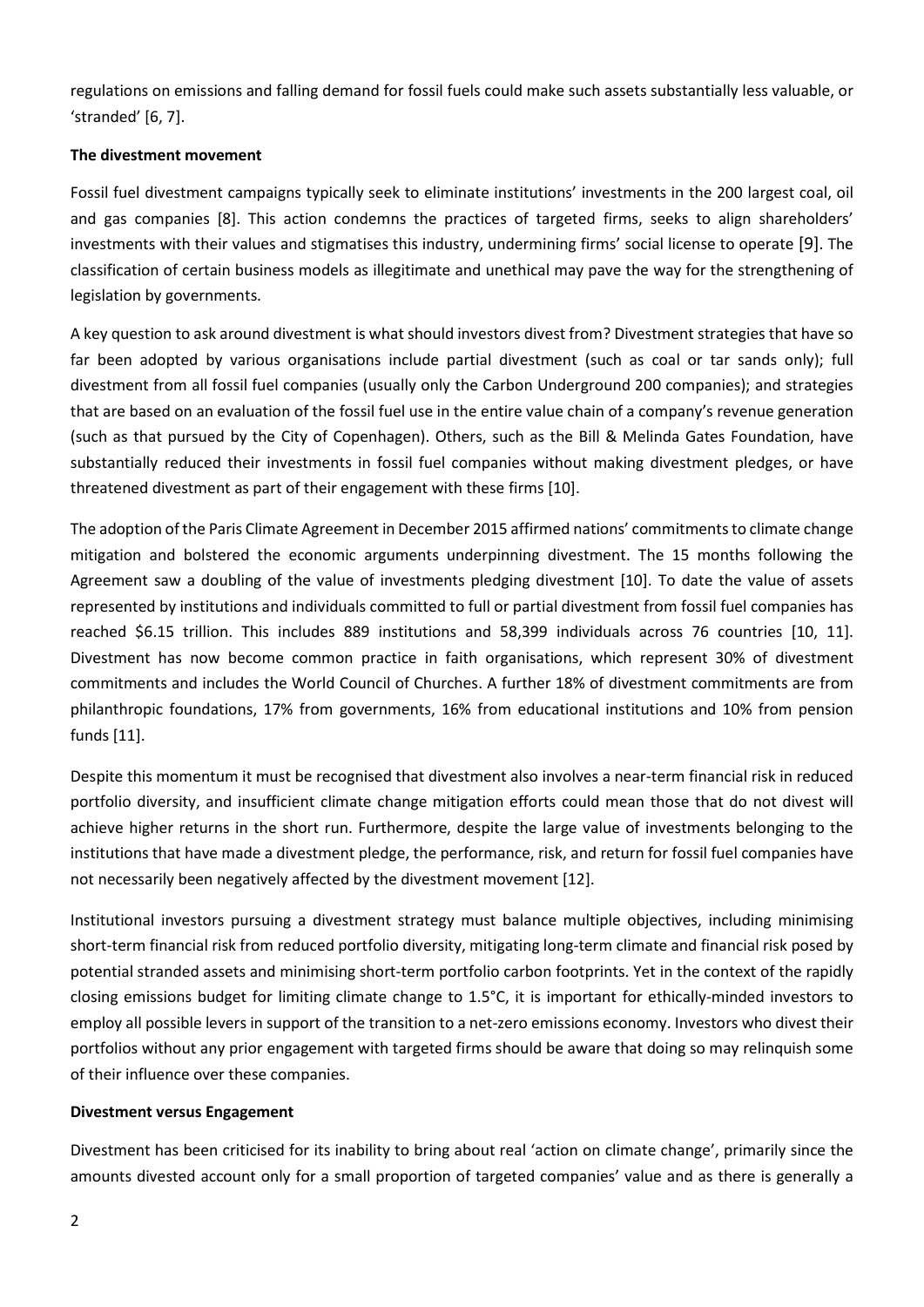"seller for every buyer" the net result might be only that other (less climate-conscious) investors profit from the purchase and ownership of these stocks [13, 14]. Furthermore, a divestment campaign may heighten awareness of the challenges of decarbonisation, but it may not stop climate change [13]. Divestiture alone does not address fossil fuel demand and must therefore be coupled with investment in clean energy solutions to replace fossil fuels.

An increasing number of institutional investors are pursuing alternative strategies to address carbon risks including tilting and engagement [12], the idea being that the most effective strategy might involve remaining invested in targeted firms in order to be able to maintain an influence on their activities. Active engagement makes concrete demands of firms, for instance through writing to company directors or introducing shareholder resolutions. Less active engagement strategies, such as the Transition Pathways initiative (TPI), a joint initiative of the National Investing Bodies of the Church of England and the Environment Agency Pension Fund, assesses publicly available information concerning firms' near-term emission reduction plans, disclosure of the business costs associated with climate change, and executive-level concern for emission reductions [15]. As an initial engagement strategy, the TPI can provide information to complement other investment strategies, but it may not be enough on its own to bring firms' in line with climate change mitigation efforts.

The limited success of divestment and passive engagement is exemplified by the lack of progress made by the fossil fuel industry on carbon capture and storage (CCS). If fossil fuel companies were committed to tackling climate change, they would be investing in CCS, since this is the only mitigation option available that simultaneously addresses the problem while protecting the values of their fossil fuel assets. But to date, only very limited voluntary action has materialised. According to scenarios produced by the scientific community [3] and the fossil-fuel industry [16] CCS must be deployed (and publicly accepted) on a massive scale within the next few decades for these companies to meet Paris climate targets while delivering returns to shareholders from reserves already in development, many of which will not come on-stream until the 2030s. If the Paris goals are to be achieved, there is thus a need for strong shareholder pressure to force the industry to make progress on CCS.

### The Oxford Martin Principles for Climate-Conscious Investment

The Oxford Martin Principles for Climate-Conscious Investment were developed to bring together the latest understanding of the science of long-term climate change and the impact of cumulative carbon dioxide emissions, and current financial sector practices. These Principles provide a mechanism for managing the ethical and financial hazards of climate change mitigation [2, 17] and may complement other measures, such as the TPI. Regardless of whether an institution favours divestment or engagement, the Oxford Martin Principles can be applied. These science-based principles offer a robust framework for engagement with all firms (rather than the fossil fuel industry alone) and the potential for divestment from those whose business models remain incompatible with the Principles following reasonable engagement. The Principles set out the following requirements for companies:

#### 1. Commitment to net-zero emissions.

If global temperatures are to be stabilised at any level, global net greenhouse gas emissions must be reduced to zero. Although some industries will decarbonise faster than others, all must ultimately reduce their emissions to net-zero for temperature stabilisation. Companies should develop and publish a netzero emission plan and commit to a date or temperature increase by which to achieve this goal. The longterm temperature goal of the Paris Agreement potentially requires net-zero emissions to be reached around mid-century [18].

#### 2. Profitable net-zero business model.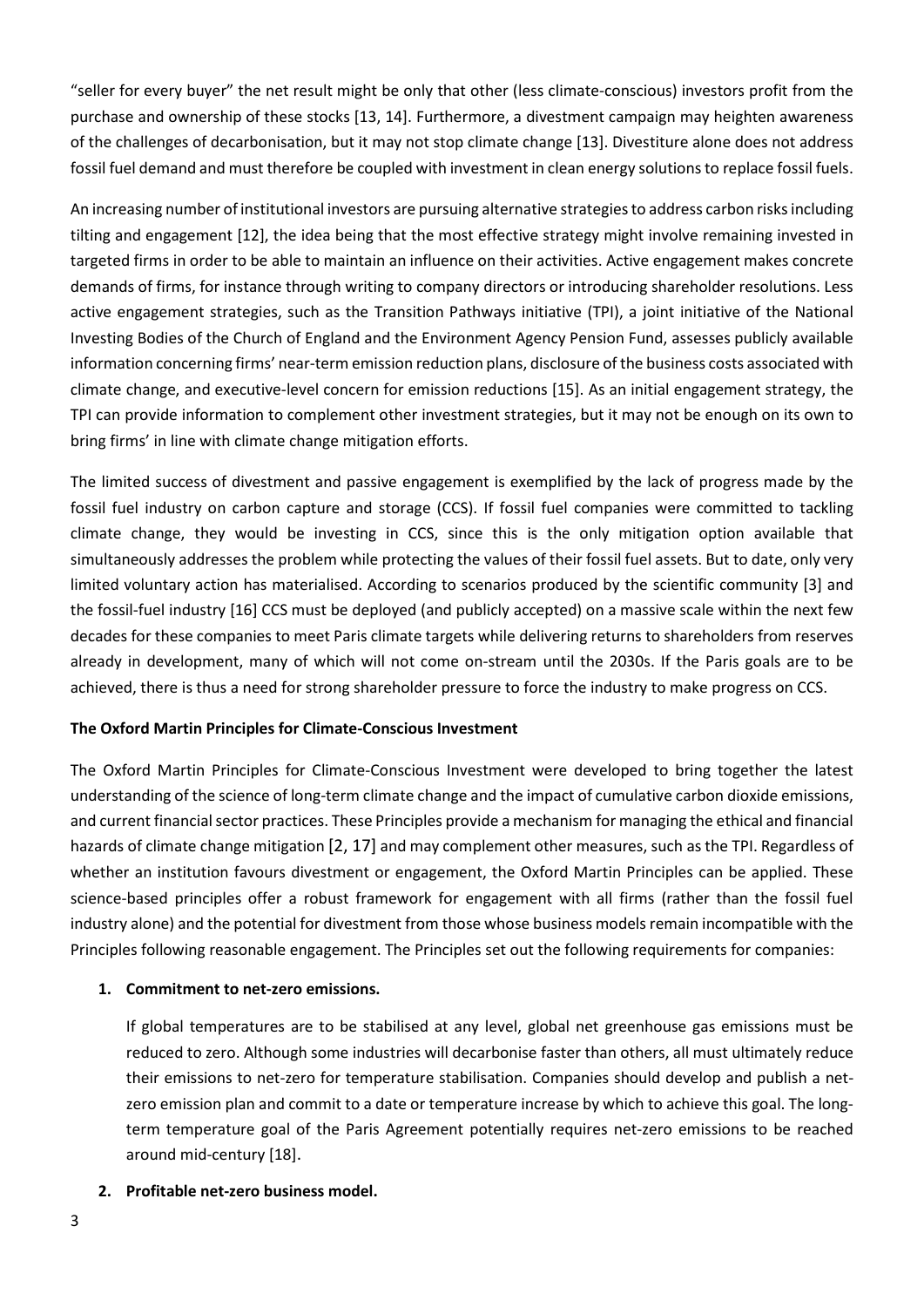Business plans should ensure firms' profitability when compliant with Principle 1. This provides valuable information for investors concerning the long-term financial viability of a firm under efforts to mitigate climate change.

### 3. Quantitative medium-term targets.

Mid-term targets (e.g. 2030) should be provided that can be monitored by investors. These should be in line with achieving a net-zero business model in the time frame stipulated by Principle 1. This principle ensures transparency and validation as companies decarbonise.

These criteria extend the scope of climate-related investment scrutiny beyond fossil fuel companies and provide a robust framework for near-term active shareholder engagement. For those firms whose business models remain incompatible with these principles following reasonable engagement, disinvestment may be pursued if the benefits of stigmatisation would outweigh the possible advantages of further engagement. Engagement efforts which lack the rigour of the above Principles may be ineffective in making concrete demands of firms and providing quantitative standards for judging when and whether to divest. In particular, the near-term focus of the TPI, in common with other similar initiatives such as the Science-based Targets Initiative, adopted recently by Allianz [19], focuses on emission flows and setting medium-term emission reduction targets compatible with limiting climate change to 2 °C, but does not address the need for companies to disclose whether their long-term business strategy is compatible with a world of net zero carbon dioxide emissions [20].

### Implementation of the Oxford Martin Principles

The Oxford Martin Principles can be employed as guidance on divestment and engagement and provide investors with considerable flexibility in their interpretation and implementation. The time frame in which firms would be required to become compliant with the Principles determines whether divestment is pursued in the near-term to align investments with institutional values, or if it is employed as a medium-term response to unsatisfactory engagement outcomes.

Investors should require a succinct board-level vision statement which conforms to an agreed interpretation of the Principles and provides a transparent, viable strategy to eliminate net greenhouse gas emissions in line with the Paris Agreement goals. Compliance with this would require firms to identify a pathway to carbon neutrality soon after 2050 and explain their assumptions regarding technological development, carbon pricing and financing of emissions reductions, all of which must be judged to be realistic. Firms' medium-term targets should be aligned with the long-term goal of reducing emissions to net-zero and transparency should be ensured through regular reporting on progress towards achieving these targets.

Firms compatible with the Oxford Martin Principles would have developed plans which are aligned with the goals of the Paris Agreement. For those companies which do not, their value is contingent on a failure to achieve the Paris goals which imposes a financial risk on their investors.

These principles have recently been adopted by St Hilda's College (University of Oxford) [21] and the Climate Active Endowment Fund managed by Sarasin & Partners [22].

#### Acknowledgements

We would like to acknowledge valuable comments and feedback from J.W. Hall and L. Mattauch.